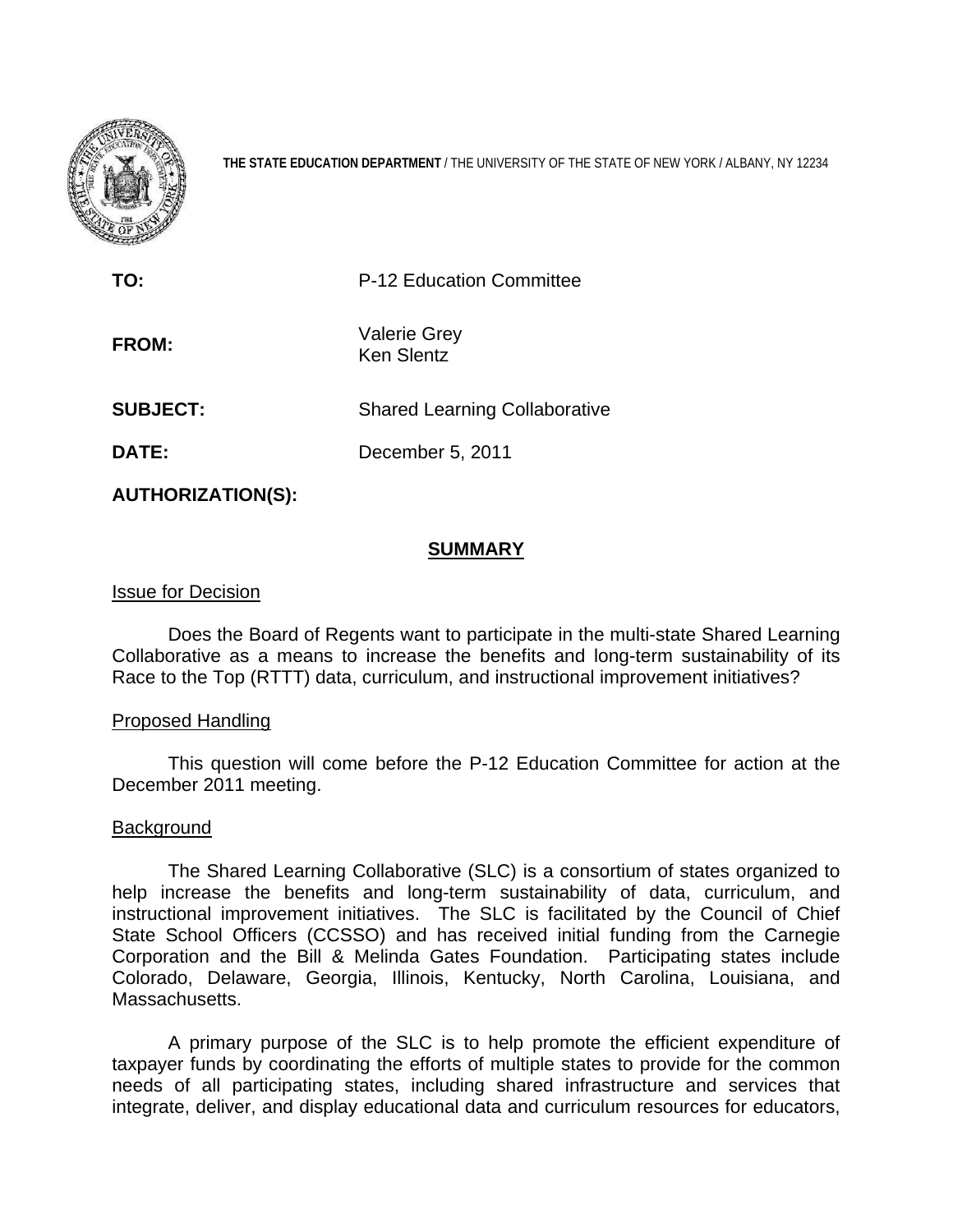students, and families. Legally binding agreements will ensure that each state's data remain separate and distinct from the data of all other states.

#### New York's Education Data Portal

 Participation in the SLC will not change the objectives of New York's planned data, curriculum, or instructional improvement initiatives. Similarly, there would be no change to our current data collection and reporting processes for institutional accountability or teacher-leader evaluation.

Participation will allow New York to focus its limited resources on the delivery of innovative data tools and curriculum content, including customizable dashboards for educators, parents, and students; early warning supports to help provide targeted resources to students at risk of not completing high school ready for college and careers; electronic transcript transfer between high schools and New York's public colleges and universities; and curriculum/instructional resources to support our professional development and student learning goals.

 New York previously submitted a contract to the State Comptroller's Office for Wireless Generation to build some of these data tools on the SLC infrastructure. This contract was returned unapproved by the Comptroller's office. As a result, a revised plan will award competitive contracts to multiple vendors to build similar tools.

This revised approach will delay by approximately one year our implementation of New York's RTTT commitments; however, New York should still be able to leverage the shared resources provided by the SLC at no cost to New York State. The SLC has engaged the services of numerous vendors, and all products and services will be open, non-proprietary, and available for use and improvement by participating states. SLC vendor services include Wireless Generation (for the initial non-proprietary infrastructure development); Applied Minds (for Common Core learning maps); Double Line Partners and Intentional Futures (for open software applications): and McKinsey, Alvarez and Marsal, and Connecting Education, Leadership, and Technology (CELT) (for consulting and project management activities). Additional contracts to be awarded include ongoing hosting and operations; the creation and open release of non-proprietary designs for up to ten additional software applications; and the development of search and tagging tools to help educators access common core-aligned curriculum resources.

The cost of the development of the SLC will be the responsibility of the SLC, not New York State. Consistent with the Comptroller's concerns regarding Wireless Generation, no New York State funds will be paid directly or indirectly to Wireless Generation or any of its subsidiaries for the development of these SLC services.